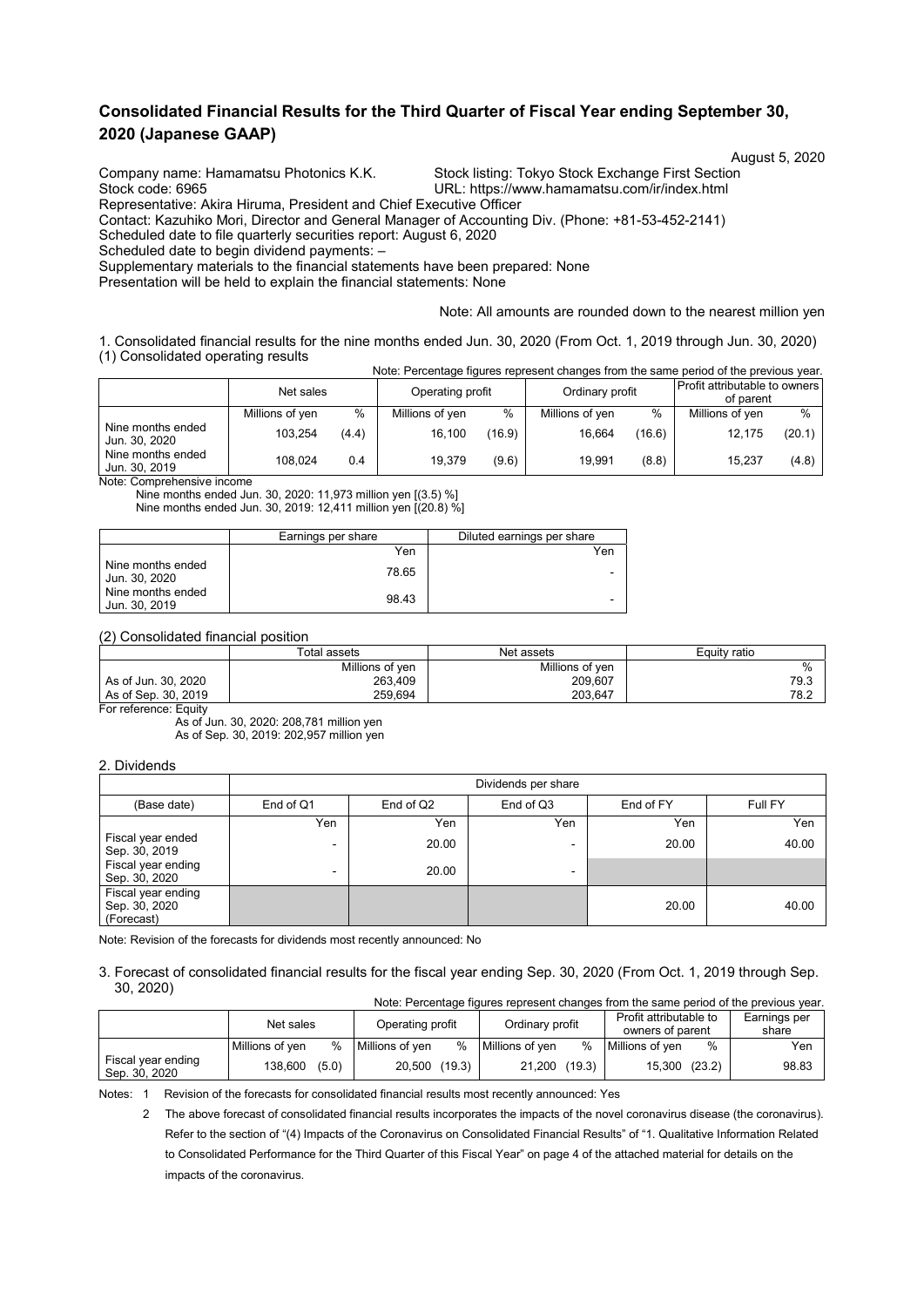#### 4. Others

- (1) Changes in consolidated subsidiaries (Changes in scope of consolidation): None
- (2) Application of special accounting treatment for preparing quarterly consolidated financial statements: Yes
- (3) Changes in accounting principles, changes in accounting estimates, and changes in presentation due to revisions
- (a) Changes in accounting principles accompanying revisions in accounting standards: Yes
- (b) Changes other than those in (a) above: None
- (c) Changes in accounting estimates: None
- (d) Changes in presentation due to revisions: None
- (4) Number of shares outstanding
	- (a) Number of shares outstanding at end of period including treasury shares As of Jun. 30, 2020: 165,027,259 shares As of Sep. 30, 2019: 165,011,568 shares
	- (b) Number of treasury shares at end of period As of Jun. 30, 2020: 10,213,977 shares As of Sep. 30, 2019: 10,213,968 shares
	- (c) Average number of shares issued during the period Nine months ended Jun. 30, 2020: 154,807,106 shares Nine months ended Jun. 30, 2019: 154,797,600 shares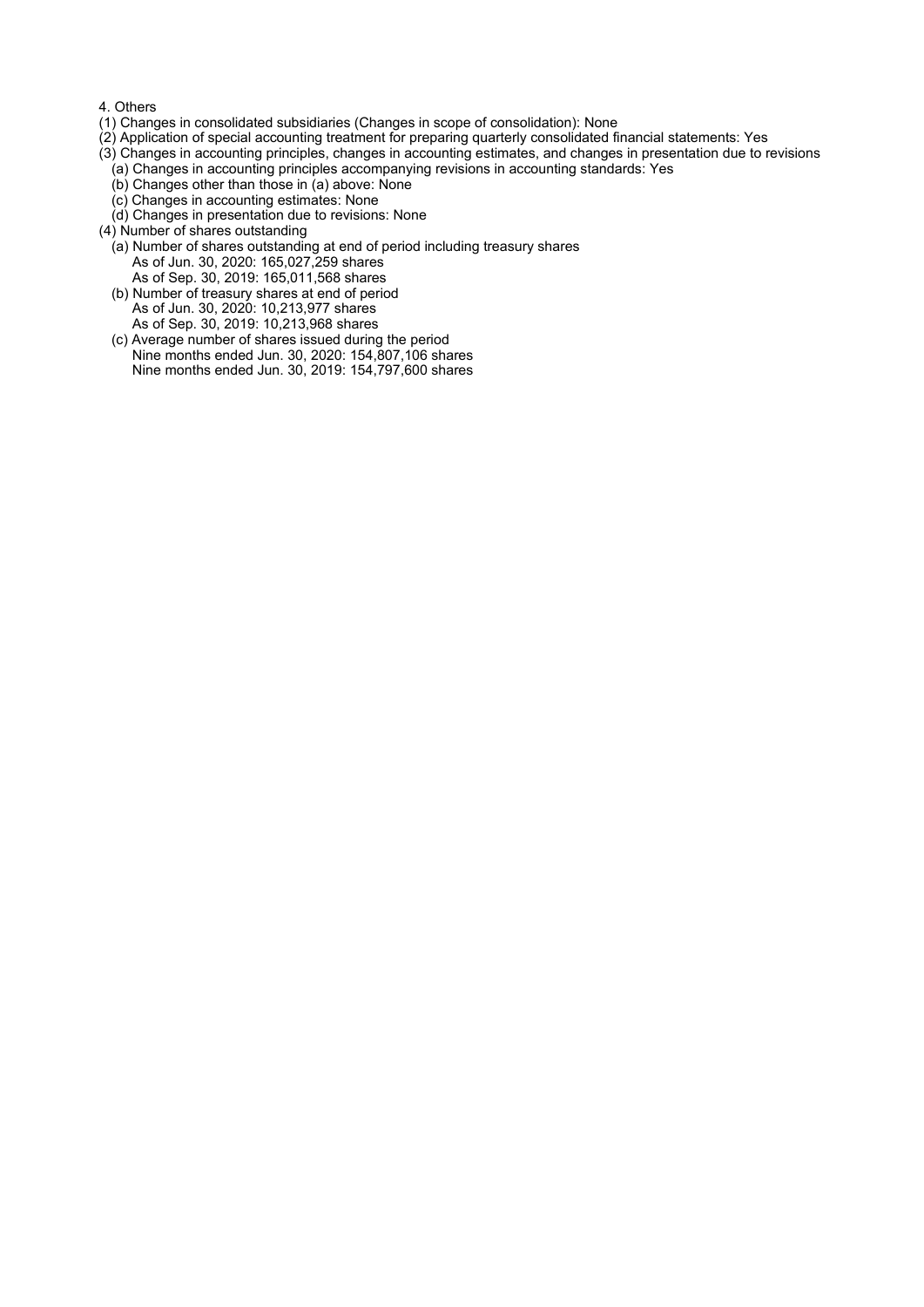# **1. Qualitative Information Related to Consolidated Performance for the Third Quarter of this Fiscal Year**

## **(1) Operating Results**

During the third quarter of this fiscal year (nine months ended June 30, 2020), Japan's economy was affected by a significant decline in demand due to restrained economic activities in various countries and regions caused by the global spread of the novel coronavirus (referred to below as "coronavirus"). In addition, corporate earnings rapidly deteriorated and the business climate became extremely challenging with an unpredictable outlook amid signs of decreasing capital investment and other factors.

Given these circumstances, our Group strove to prevent employees from becoming infected with or spreading the coronavirus and prevent any impact on production activities, while minimizing the risks posed on the business, such as by maintaining a stable supply of products in addition to formulating measures to prevent infection. As a result, although product manufacturing, component and material purchasing, etc. were largely unaffected, the coronavirus had a major impact on sales.

As a result, we closed the third quarter with net sales of JPY 103,254 million, down by JPY 4,769 million (4.4%) compared with one year ago. From an earnings perspective, operating profit was JPY 16,100 million, down by JPY 3,278 million (16.9%) compared with one year ago, ordinary profit was JPY 16,664 million, down by JPY 3,326 million (16.6%) from the previous year, and profit attributable to owners of parent was JPY 12,175 million, down by JPY 3,062 million (20.1%) from the same period one year ago.

Operating results by segment are as follows;

#### (Electron Tube)

In the medical field, sales of photomultiplier tubes (PMT) for products for medical inspection and monitoring systems such as blood analyzers increased, thanks to their strong reputation for their high sensitivity, lownoise, and high-speed operations. However, in the measuring instrument field, sales for oil-well logging devices decreased as a result of sluggish oilfield investment. Sales of products for laser microscopes used in the biotechnology sector decreased as well.

In imaging devices and light sources, sales of light sources for environmental analysis increased in response to the higher demand in China. However, in the industrial field, sales of Stealth Dicing Engine for high-speed, high-quality silicon wafer dicing decreased, affected by restrained capital investment due to the prolonged trade friction between the U.S. and China.

As a result, the Electron Tube business closed the third quarter with net sales of JPY 40,070 million, down by 7.8%, and operating profit of JPY 13,790 million, down by 10.9% from the same period one year ago. (Opto-semiconductor)

In opto-semiconductor devices, in the medical field, sales of silicon photodiodes for X-ray CT and products for medical inspection and monitoring systems steadily increased in response to the higher demand in Japan and overseas. In addition, in the industrial field, sales of products for semiconductor fabrication and inspection equipment increased, although sales of products for non-destructive testing devices declined.

As a result, net sales in the Opto-semiconductor business were JPY 48,786 million, up by 0.9%, and operating profit was JPY 14,110 million, down by 4.4% from the same period one year ago. (Imaging and Measurement Instruments)

In image processing and measurement systems, sales of digital cameras used in the life sciences sector and biotechnology sector significantly declined in the European and the U.S. market. In addition, sales of X-ray line sensor cameras for food inspection applications were solid, while sales for inspection applications for electronic components and automobile-related inspection applications declined in Asia. Significantly affected by restrained capital investment primarily in Japan and Europe, sales of failure analysis systems for semiconductor devices declined.

As a result, net sales for the Imaging and Measurement Instruments business were JPY 11,220 million, down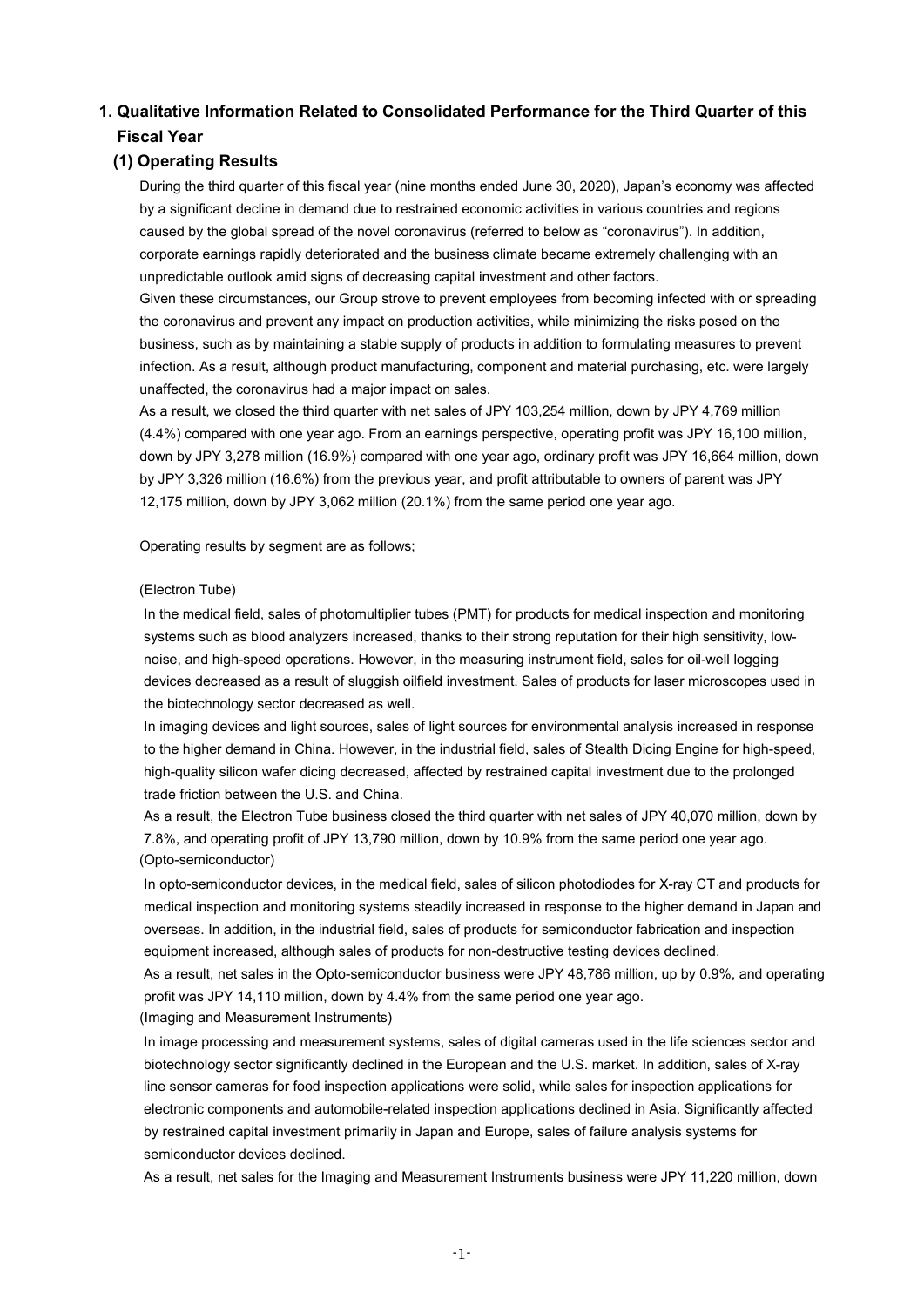by 11.4%, and operating profit was JPY 1,781 million, down by 21.1% from the same period one year ago. (Other)

Sales from other operations include the semiconductor laser business, hotel operations run by Iwata Grand Hotel Inc., a subsidiary, and business relating to the unique products of Beijing Hamamatsu Photon Techniques Inc., which is also a subsidiary.

In our other businesses, net sales were JPY 3,177 million, down by 11.1%, and operating loss was JPY 685 million, compared with an operating loss of JPY 92 million in the same period one year ago.

### **(2) Financial Conditions**

Current assets decreased by JPY 351 million from the end of the previous fiscal year, despite an increase in inventories of JPY 7,339 million, mainly reflecting a decrease in notes and accounts receivable - trade of JPY 4,843 million and a decrease in cash and deposits of JPY 4,668 million.

Non-current assets increased by JPY 4,066 million from the end of the previous fiscal year, mainly reflecting an increase in property, plant and equipment of JPY 4,106 million that resulted from an increase in construction in progress.

As a result, total assets at the end of the third quarter were JPY 263,409 million, up by JPY 3,715 million from the end of the fiscal year ended September 30, 2019.

Current liabilities decreased by JPY 2,171 million from the end of the previous fiscal year, mainly reflecting a decrease in electronically recorded obligations - facilities (current liabilities - other) of JPY 2,747 million and a decrease in income taxes payable of JPY 1,759 million.

Non-current liabilities decreased by JPY 72 million from the end of the previous fiscal year, mainly due to a decrease in retirement benefit liability of JPY 224 million.

As a result, total liabilities at the end of the third quarter were JPY 53,802 million, down by JPY 2,244 million from the end of the fiscal year ended September 30, 2019.

Net assets at the end of the third quarter of this fiscal year were JPY 209,607 million, up by JPY 5,959 million from the end of the fiscal year ended September 30, 2019, reflecting an increase in retained earnings of JPY 5,972 million as a result of reporting profit attributable to owners of parent.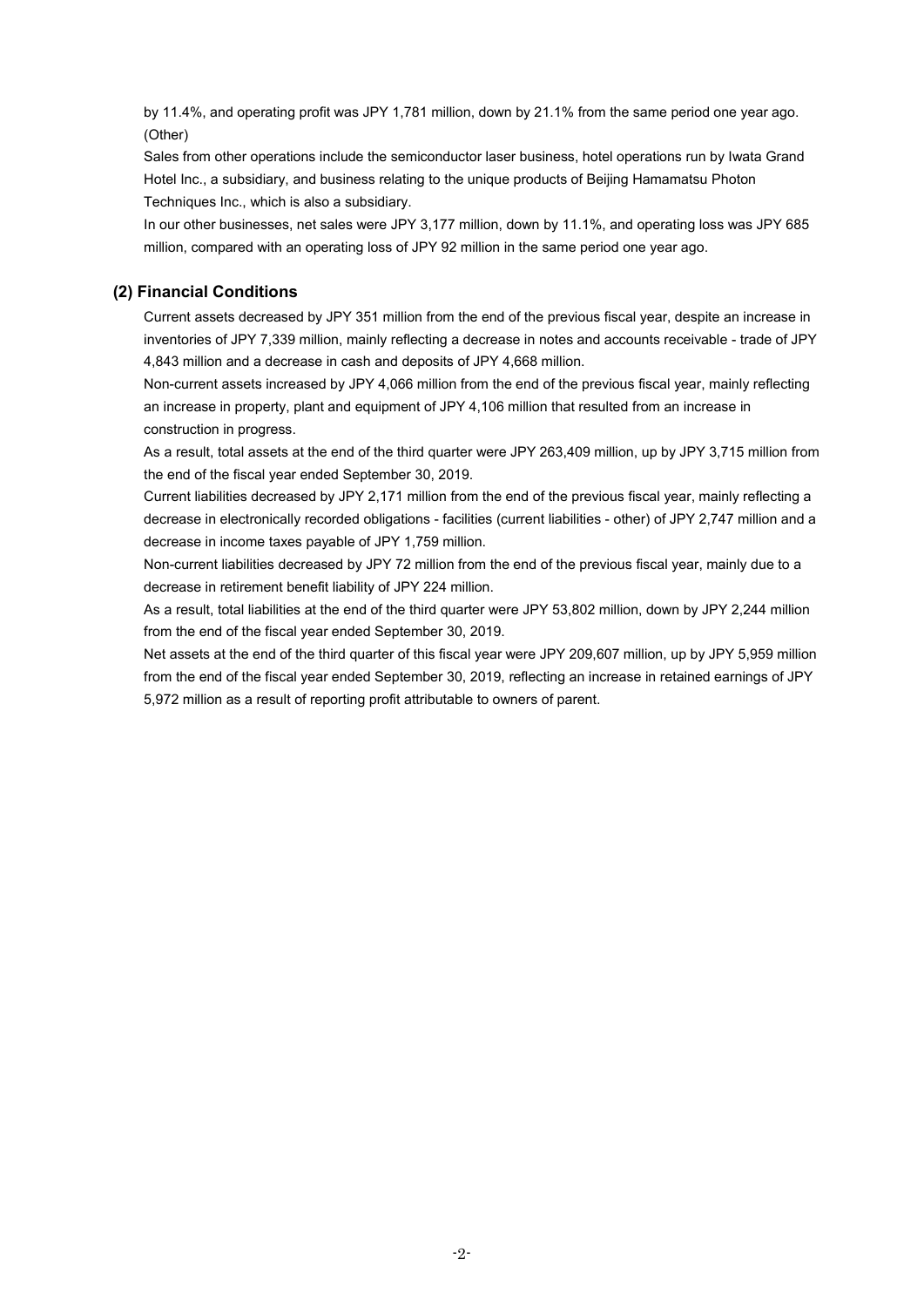### **(3) Projection for the Year**

Based on factors such as the conditions in markets where we are conducting our businesses and the current operating performance in the most recent quarter, we have made the following revisions to our forecast of consolidated financial results for the fiscal year ending Sep. 30, 2020, which we announced on May 13, 2020. The impacts of the coronavirus are explained in "(4) Impacts of the Coronavirus on Consolidated Financial Results."

In addition, we assume the yen/US dollar exchange rate for the fourth quarter (from Jul. 1, 2020 through Sep. 30, 2020) will be JPY 105 and the yen/Euro exchange rate will be JPY 120.

Forecast of Consolidated Financial Results for the Fiscal Year Ending Sep. 30, 2020 (From Oct. 1, 2019 through Sep. 30, 2020)

| (Millions of Japanese Yen) |           |                  |                 |                                                      |                       |  |  |  |  |
|----------------------------|-----------|------------------|-----------------|------------------------------------------------------|-----------------------|--|--|--|--|
|                            | Net sales | Operating profit | Ordinary profit | <b>Profit attributable</b><br>to owners of<br>parent | Earnings per<br>share |  |  |  |  |
|                            |           |                  |                 |                                                      | (Yen)                 |  |  |  |  |
| Previous forecast (A)      | 147,600   | 24,400           | 24,900          | 18,200                                               | 117.56                |  |  |  |  |
| Revised forecast (B)       | 138,600   | 20,500           | 21,200          | 15,300                                               | 98.83                 |  |  |  |  |
| Change (B-A)               | (9,000)   | (3,900)          | (3,700)         | (2,900)                                              |                       |  |  |  |  |
| Change (%)                 | (6.1)     | (16.0)           | (14.9)          | (15.9)                                               |                       |  |  |  |  |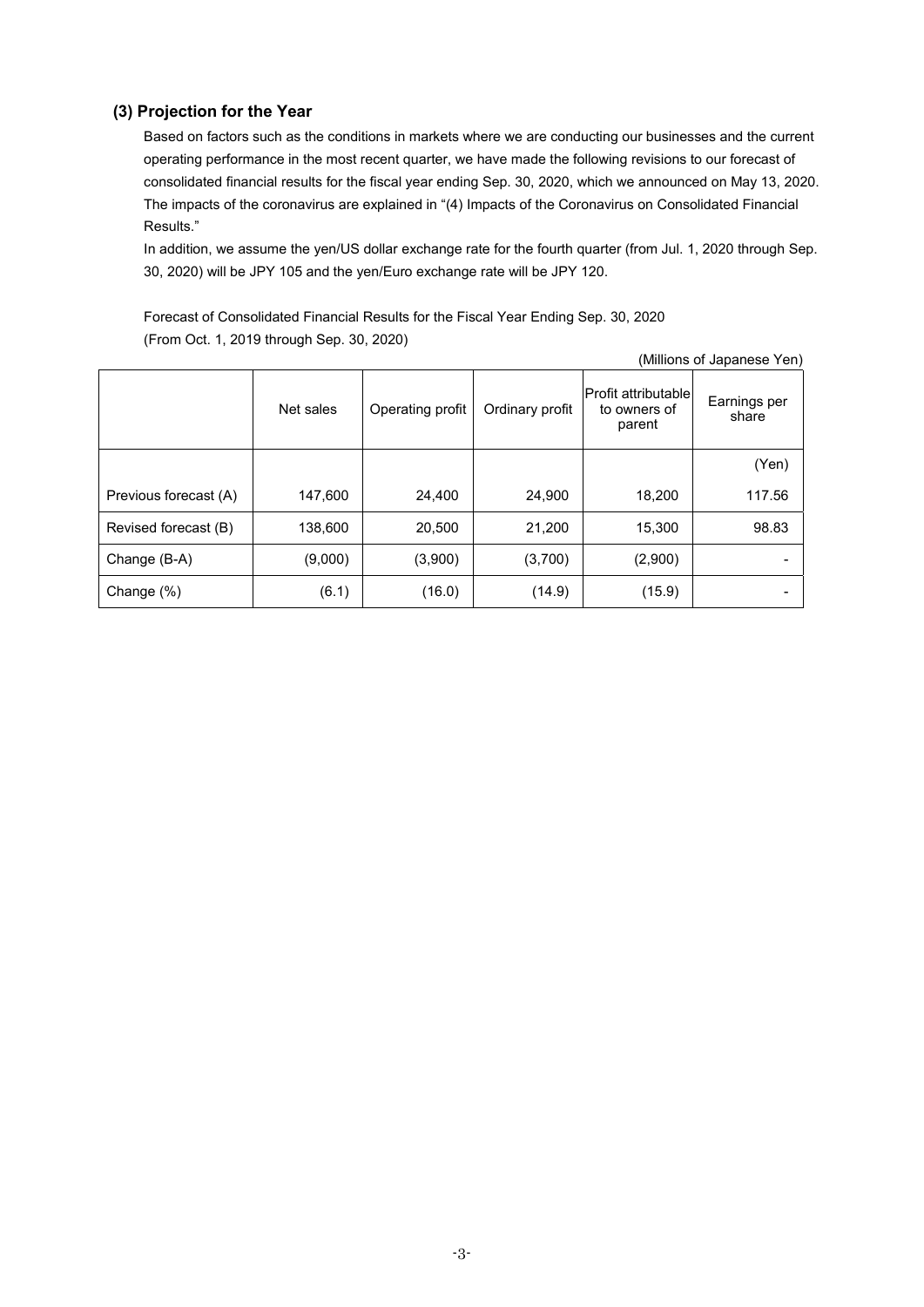### **(4) Impacts of the Coronavirus on Consolidated Financial Results**

The impacts of the coronavirus on financial results were noticeable starting in the third quarter of this fiscal year.

The main events that had an impact on financial results are as follows.

- Suspension of product shipments and postponement of deliveries due to suspension of operations, etc. at overseas customers' plants, mainly in Europe
- Reduced opportunities to acquire orders due to closures of universities, research institutions, etc., mainly in the U.S. and Europe
- Postponement of public bidding and deliveries for national projects, etc. due to the impact of lockdown measures in cities, mainly in Europe
- Inventory adjustments of our products due to suspension or delays in operating activities of our main customers in Japan and overseas
- Reduced opportunities to acquire orders due to the limited operating activities in Japan and overseas (Note: Employees at many overseas sales subsidiaries in the U.S. and Europe continue to telework.)

The main impacts by field are as follows.

- In the medical field, sales of flat panel sensors for dental use and other products decreased significantly, mainly in Europe.
- In the industrial field, sales of optical sensors for baggage inspections decreased due to closures of airports, etc.
- In the industrial field, sales of X-ray sources for battery testing, etc. decreased due to the drop in global automobile production, and in the transportation field, sales of optical sensors for automobiles decreased.

On the other hand, within the medical field, demand is growing for optical sensors, etc. for polymerase chain reaction (PCR) tests, blood inspections, and X-ray CT, and sales for some products are increasing.

In the fourth quarter of this fiscal year, although we expect economies to mostly bottom out as economic activities in various countries resume, the spread of coronavirus infections in the U.S. and Europe is not slowing down and we must say that the recovery trend in sales is weak at this point in time.

After considering the above impacts, net sales are currently expected to drop within a range from 10% to 15% from the net sales forecast for the second half of the fiscal year as indicated in the consolidated financial results for the second quarter of the fiscal year. Net sales for the fiscal year ending September 30, 2020 are expected to be JPY 138,600 million as explained in "(3) Projection for the Year."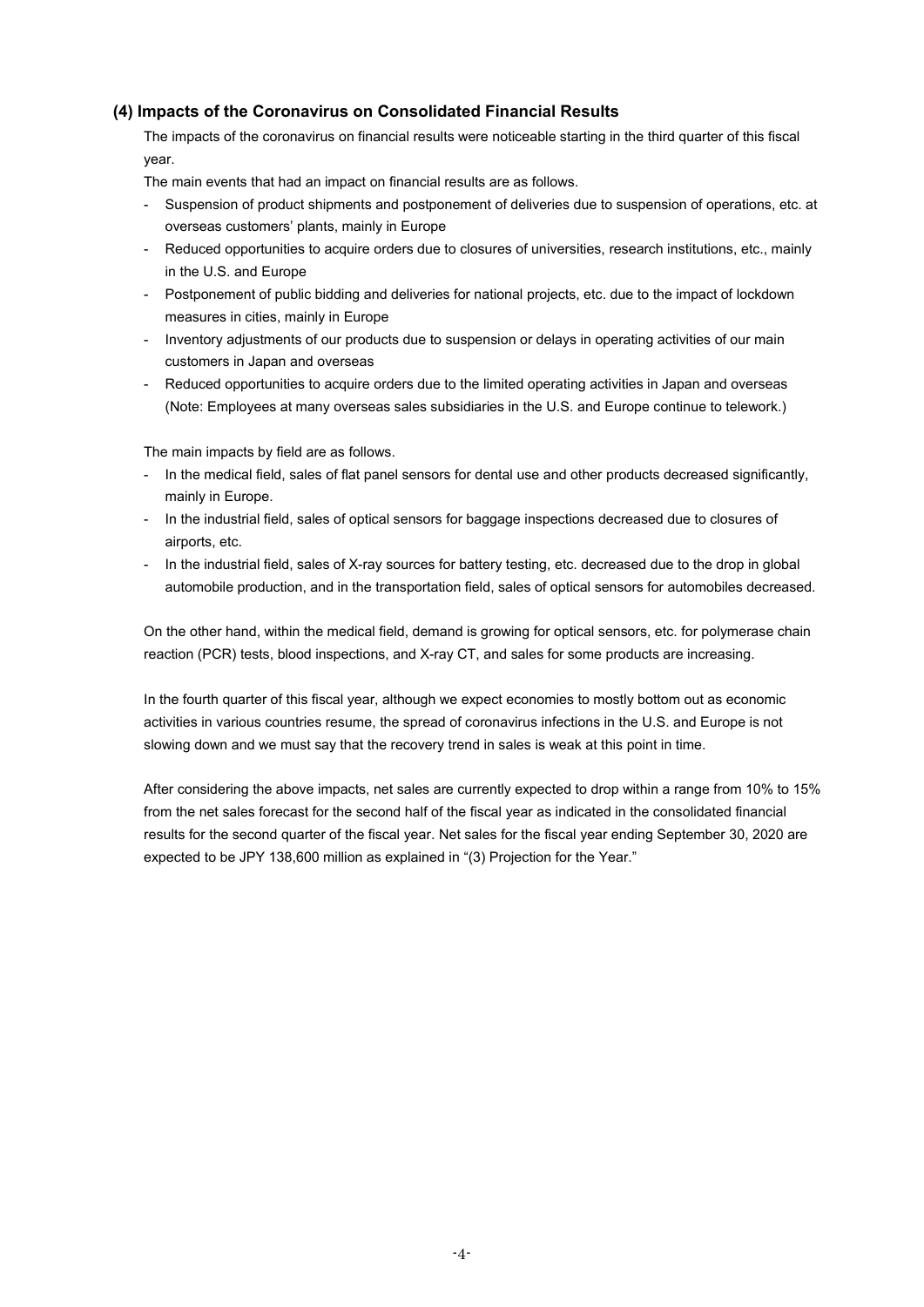Consolidated Balance Sheets

|                                        | As of<br>Sep. 30, 2019 | As of<br>Jun. 30, 2020 |
|----------------------------------------|------------------------|------------------------|
| Assets                                 |                        |                        |
| <b>Current assets</b>                  |                        |                        |
| Cash and deposits                      | 78,414                 | 73,745                 |
| Notes and accounts receivable - trade  | 35,381                 | 30,538                 |
| <b>Securities</b>                      | 3,646                  | 5,646                  |
| Merchandise and finished goods         | 9,730                  | 12,557                 |
| Work in process                        | 19,184                 | 22,232                 |
| Raw materials and supplies             | 8,614                  | 10,079                 |
| Other                                  | 5,111                  | 4,912                  |
| Allowance for doubtful accounts        | (174)                  | (152)                  |
| Total current assets                   | 159,909                | 159,558                |
| Non-current assets                     |                        |                        |
| Property, plant and equipment          |                        |                        |
| Buildings and structures, net          | 35,861                 | 34,496                 |
| Machinery, equipment and vehicles, net | 11,714                 | 12,111                 |
| Tools, furniture and fixtures, net     | 4,467                  | 4,524                  |
| Land                                   | 16,910                 | 16,928                 |
| Leased assets, net                     | 230                    | 457                    |
| Right-of-use assets, net               |                        | 655                    |
| Construction in progress               | 8,266                  | 12,383                 |
| Total property, plant and equipment    | 77,450                 | 81,557                 |
| Intangible assets                      |                        |                        |
| <b>Customer relationships</b>          | 2,226                  | 2,015                  |
| Other                                  | 3,098                  | 3,193                  |
| Total intangible assets                | 5,324                  | 5,208                  |
| Investments and other assets           |                        |                        |
| Investment securities                  | 3,123                  | 2,915                  |
| Deferred tax assets                    | 11,010                 | 11,252                 |
| Other                                  | 2,894                  | 2,936                  |
| Allowance for doubtful accounts        | (19)                   | (19)                   |
| Total investments and other assets     | 17,009                 | 17,085                 |
| Total non-current assets               | 99,785                 | 103,851                |
| <b>Total assets</b>                    | 259,694                | 263,409                |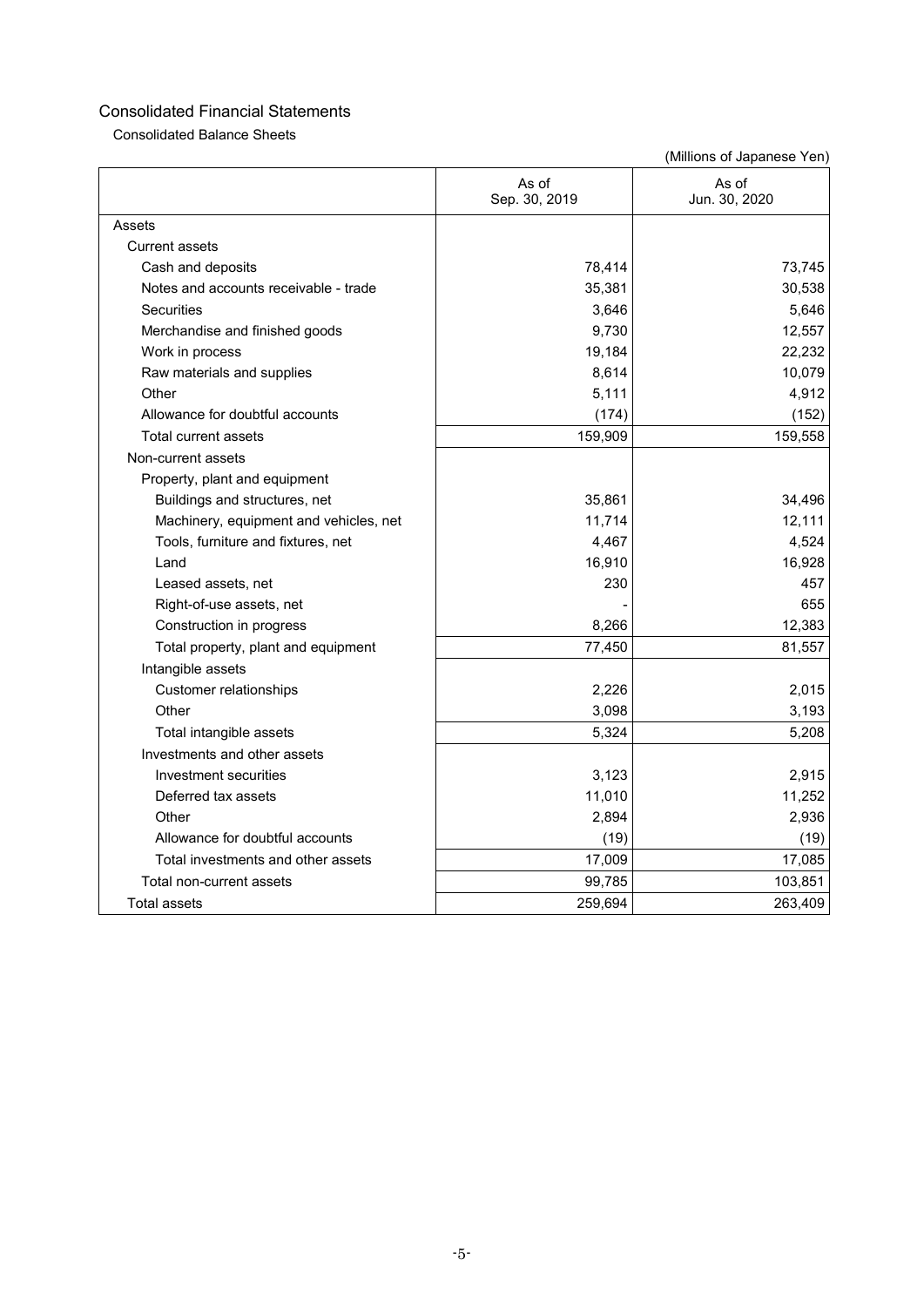Consolidated Balance Sheets

|                                                 | As of<br>Sep. 30, 2019 | As of<br>Jun. 30, 2020 |
|-------------------------------------------------|------------------------|------------------------|
| Liabilities                                     |                        |                        |
| <b>Current liabilities</b>                      |                        |                        |
| Notes and accounts payable - trade              | 6,885                  | 7.018                  |
| Electronically recorded obligations - operating | 5,771                  | 6,433                  |
| Short-term borrowings                           | 1,454                  | 1,434                  |
| Current portion of long-term borrowings         | 162                    | 99                     |
| Income taxes payable                            | 3,167                  | 1,407                  |
| Provision for bonuses                           | 4,768                  | 6,355                  |
| Other                                           | 17,220                 | 14,508                 |
| <b>Total current liabilities</b>                | 39,429                 | 37,257                 |
| Non-current liabilities                         |                        |                        |
| Long-term borrowings                            | 6,349                  | 6,289                  |
| Reserve for loss on dissolution of employees'   | 519                    | 508                    |
| pension fund                                    |                        |                        |
| Retirement benefit liability                    | 7,878                  | 7,654                  |
| Other                                           | 1,868                  | 2,091                  |
| Total non-current liabilities                   | 16,617                 | 16,544                 |
| <b>Total liabilities</b>                        | 56,046                 | 53,802                 |
| Net assets                                      |                        |                        |
| Shareholders' equity                            |                        |                        |
| Share capital                                   | 34,928                 | 34,964                 |
| Capital surplus                                 | 34,672                 | 34,708                 |
| Retained earnings                               | 156,036                | 162,009                |
| Treasury shares                                 | (20, 795)              | (20, 795)              |
| Total shareholders' equity                      | 204,842                | 210,886                |
| Accumulated other comprehensive income          |                        |                        |
| Valuation difference on available-for-sale      | 744                    | 606                    |
| securities                                      |                        |                        |
| Foreign currency translation adjustment         | (1, 877)               | (1, 954)               |
| Remeasurements of defined benefit plans         | (752)                  | (756)                  |
| Total accumulated other comprehensive<br>income | (1,885)                | (2, 104)               |
| Non-controlling interests                       | 689                    | 825                    |
| Total net assets                                | 203,647                | 209,607                |
| Total liabilities and net assets                | 259,694                | 263,409                |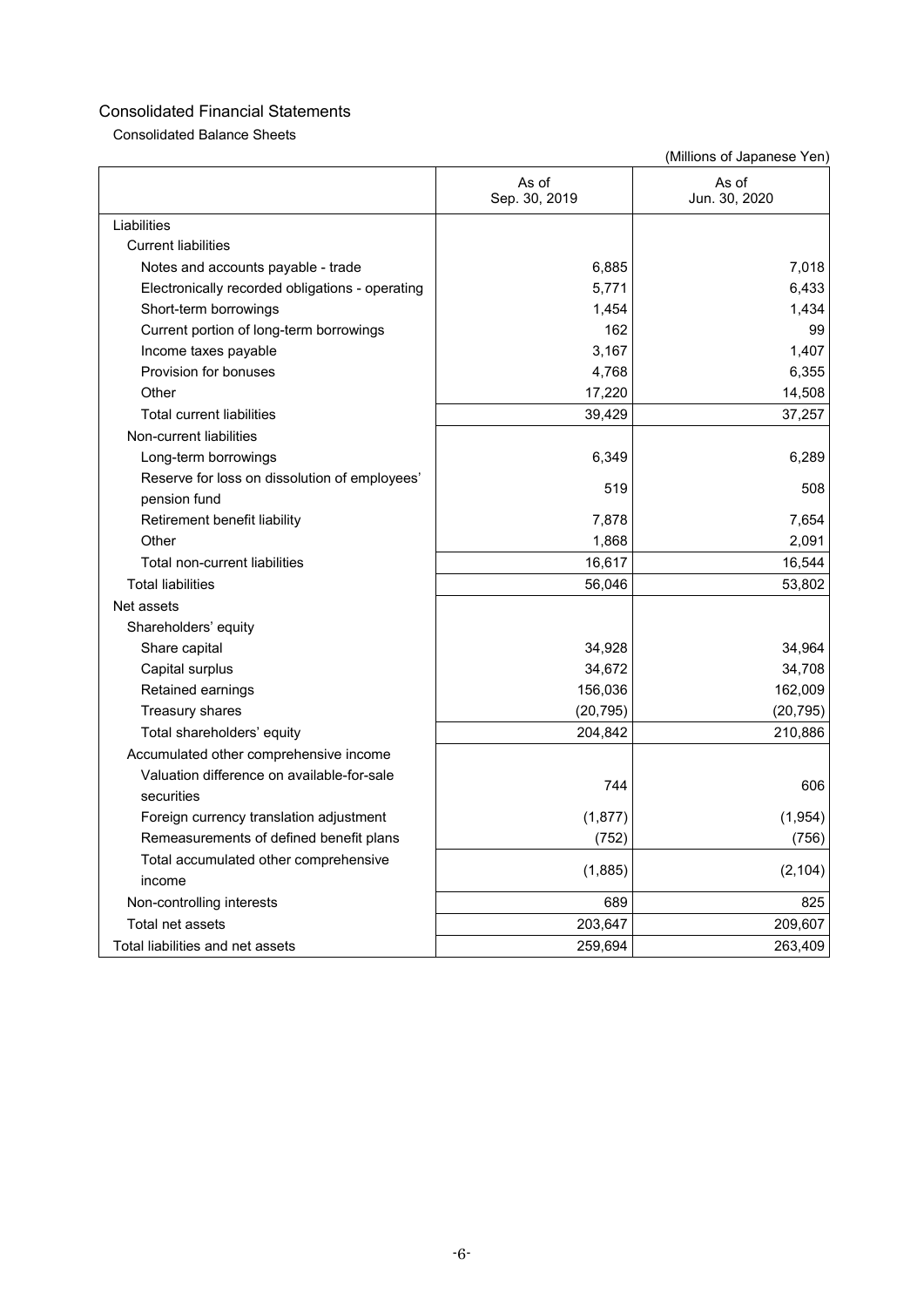Consolidated Statements of Income

|                                                  | Nine months ended<br>Jun. 30, 2019 | Nine months ended<br>Jun. 30, 2020 |
|--------------------------------------------------|------------------------------------|------------------------------------|
| Net sales                                        | 108,024                            | 103,254                            |
| Cost of sales                                    | 52,570                             | 52,104                             |
| Gross profit                                     | 55,454                             | 51,149                             |
| Selling, general and administrative expenses     | 36,074                             | 35,049                             |
| Operating profit                                 | 19,379                             | 16,100                             |
| Non-operating income                             |                                    |                                    |
| Interest income                                  | 156                                | 155                                |
| Rental income from investment property           | 67                                 | 64                                 |
| Foreign exchange gains                           |                                    | 127                                |
| Share of profit of entities accounted for using  |                                    |                                    |
| equity method                                    | 171                                | 17                                 |
| Other                                            | 557                                | 363                                |
| Total non-operating income                       | 953                                | 727                                |
| Non-operating expenses                           |                                    |                                    |
| Interest expenses                                | 41                                 | 41                                 |
| Rental expenses on real estate                   | 102                                | 94                                 |
| Foreign exchange losses                          | 153                                |                                    |
| Other                                            | 44                                 | 27                                 |
| Total non-operating expenses                     | 341                                | 163                                |
| Ordinary profit                                  | 19,991                             | 16,664                             |
| Extraordinary income                             |                                    |                                    |
| Gain on sales of non-current assets              | 37                                 | 54                                 |
| Subsidy income                                   | 113                                |                                    |
| Gain on sales of investment securities           |                                    | 1                                  |
| Total extraordinary income                       | 151                                | 56                                 |
| <b>Extraordinary losses</b>                      |                                    |                                    |
| Loss on sales of non-current assets              | 0                                  | 0                                  |
| Loss on retirement of non-current assets         | 24                                 | 15                                 |
| Loss on tax purpose reduction entry of non-      | 113                                |                                    |
| current assets                                   |                                    |                                    |
| Impairment loss                                  |                                    | 431                                |
| Loss on valuation of investment securities       | 9                                  | 46                                 |
| Total extraordinary losses                       | 147                                | 493                                |
| Profit before income taxes                       | 19,994                             | 16,228                             |
| Income taxes                                     | 4,705                              | 4,024                              |
| Profit                                           | 15,289                             | 12,204                             |
| Profit attributable to non-controlling interests | 51                                 | 28                                 |
| Profit attributable to owners of parent          | 15,237                             | 12,175                             |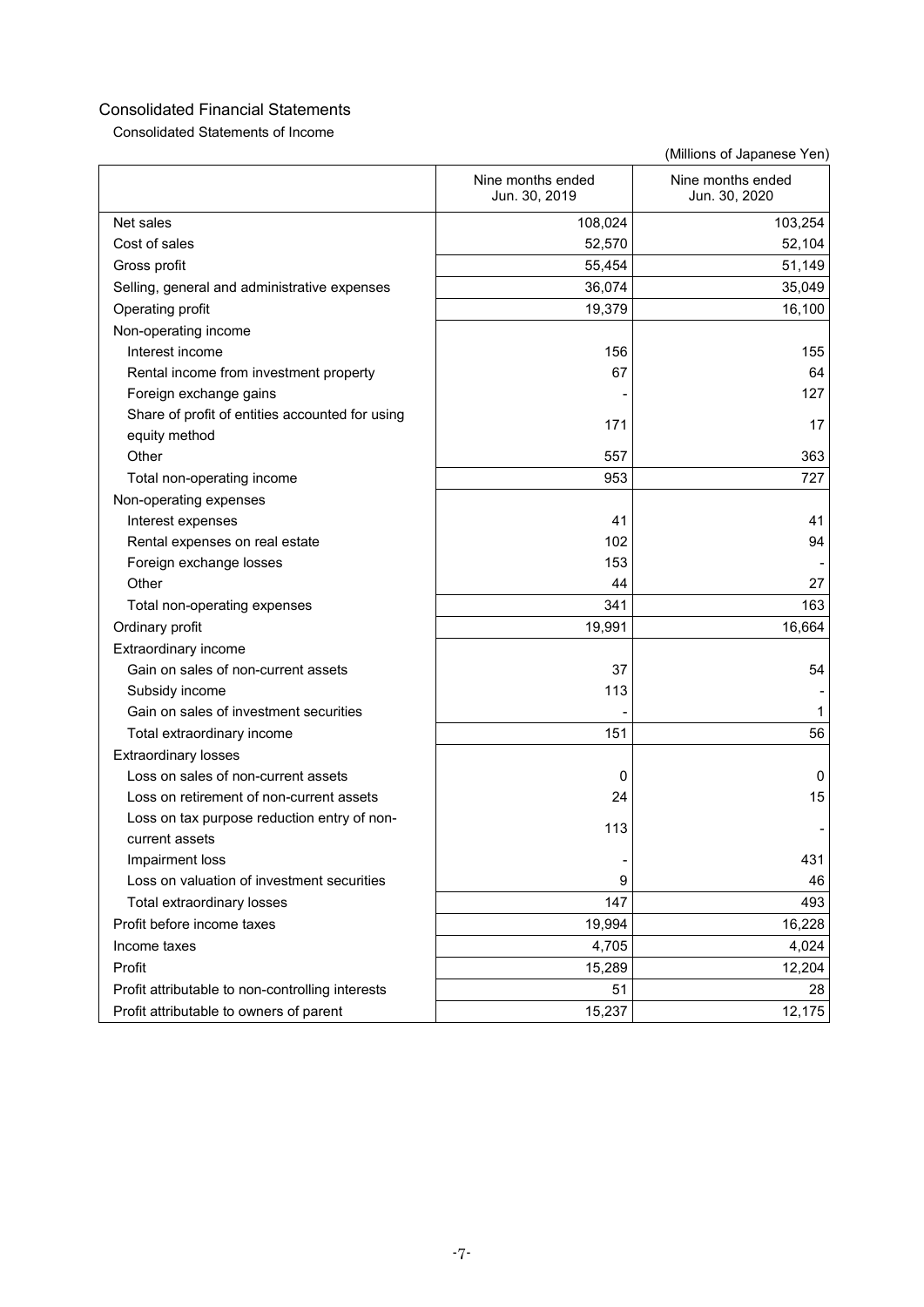Consolidated Statements of Comprehensive Income

|                                                                                      | Nine months ended<br>Jun. 30, 2019 | Nine months ended<br>Jun. 30, 2020 |
|--------------------------------------------------------------------------------------|------------------------------------|------------------------------------|
| Profit                                                                               | 15,289                             | 12,204                             |
| Other comprehensive income                                                           |                                    |                                    |
| Valuation difference on available-for-sale<br>securities                             | (774)                              | (138)                              |
| Foreign currency translation adjustment                                              | (2, 127)                           | (91)                               |
| Remeasurements of defined benefit plans, net of<br>tax                               | 22                                 | (3)                                |
| Share of other comprehensive income of entities<br>accounted for using equity method |                                    | 3                                  |
| Total other comprehensive income                                                     | (2, 877)                           | (230)                              |
| Comprehensive income                                                                 | 12,411                             | 11,973                             |
| Comprehensive income attributable to                                                 |                                    |                                    |
| Comprehensive income attributable to owners of<br>parent                             | 12,364                             | 11,955                             |
| Comprehensive income attributable to non-<br>controlling interests                   | 46                                 | 17                                 |